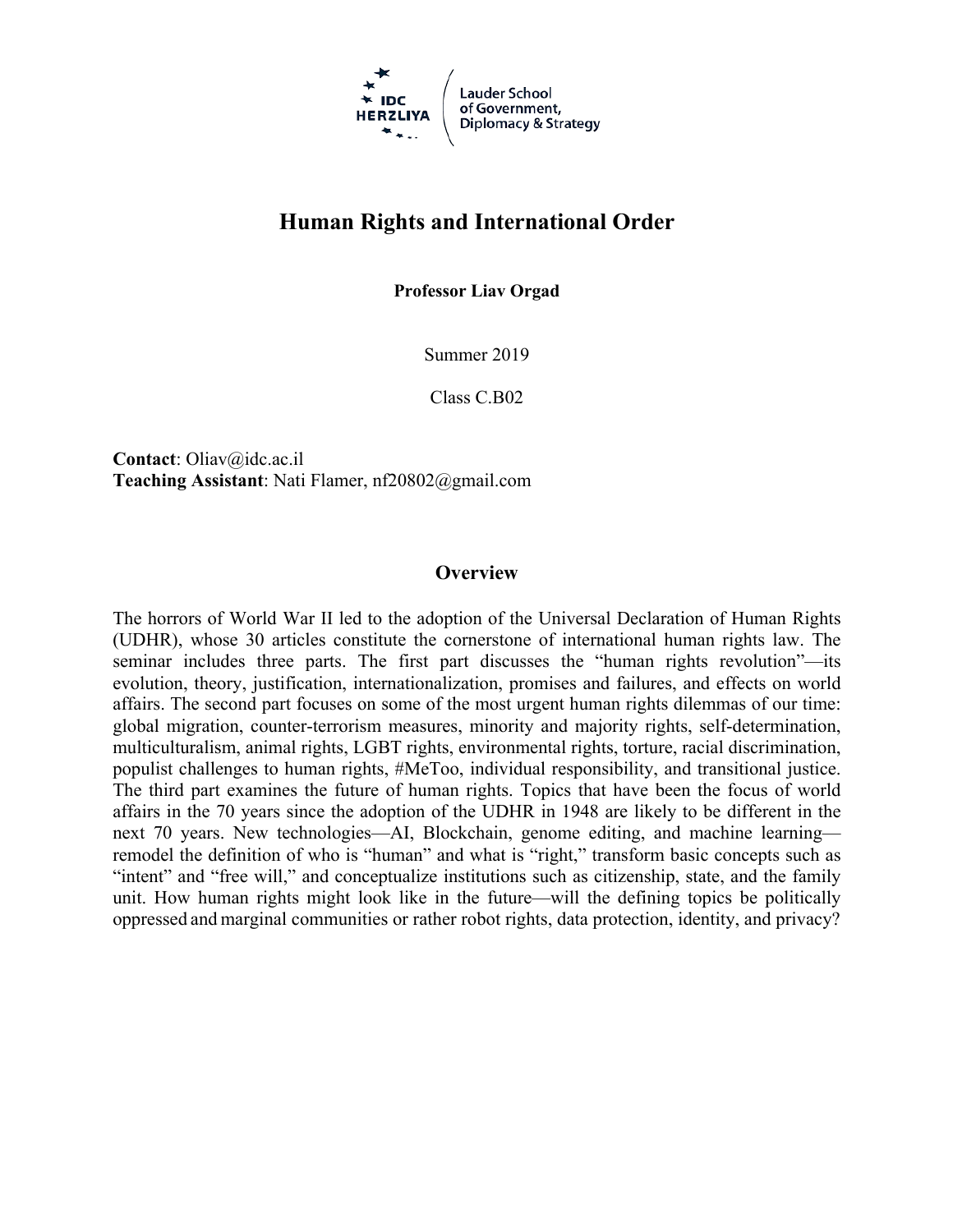

## **Reading Assignments**

The course will draw upon legislative materials, policy analysis, case law, and selected literature.

In advance of each class, please read the materials prescribed in the syllabus. Students should come to class prepared, having completed the readings and considered the guiding questions for each of the classes. The reading materials are available on the course webpage. It is an obligation of the students to regularly check the ongoing updates and assignments on the course website.

#### **Grade**

**Final Paper:** The assignment will be done in pairs (10 pages, not including cover page and bibliography) and should focus on one of the course subject matters. It should include a research question, literature review, and a thesis. Students should send to the TA the chosen topic (according to the instructions to be published) and an abstract no later than August 8, 2019. Students cannot write on a topic that has been already chosen; the selection will be on the basis of first come, first served. Students should submit a final paper no later than September 13, 2019.

#### **Grade**: Final paper: 100%.

A bonus (up to 3%) may be granted for constructive contribution in class.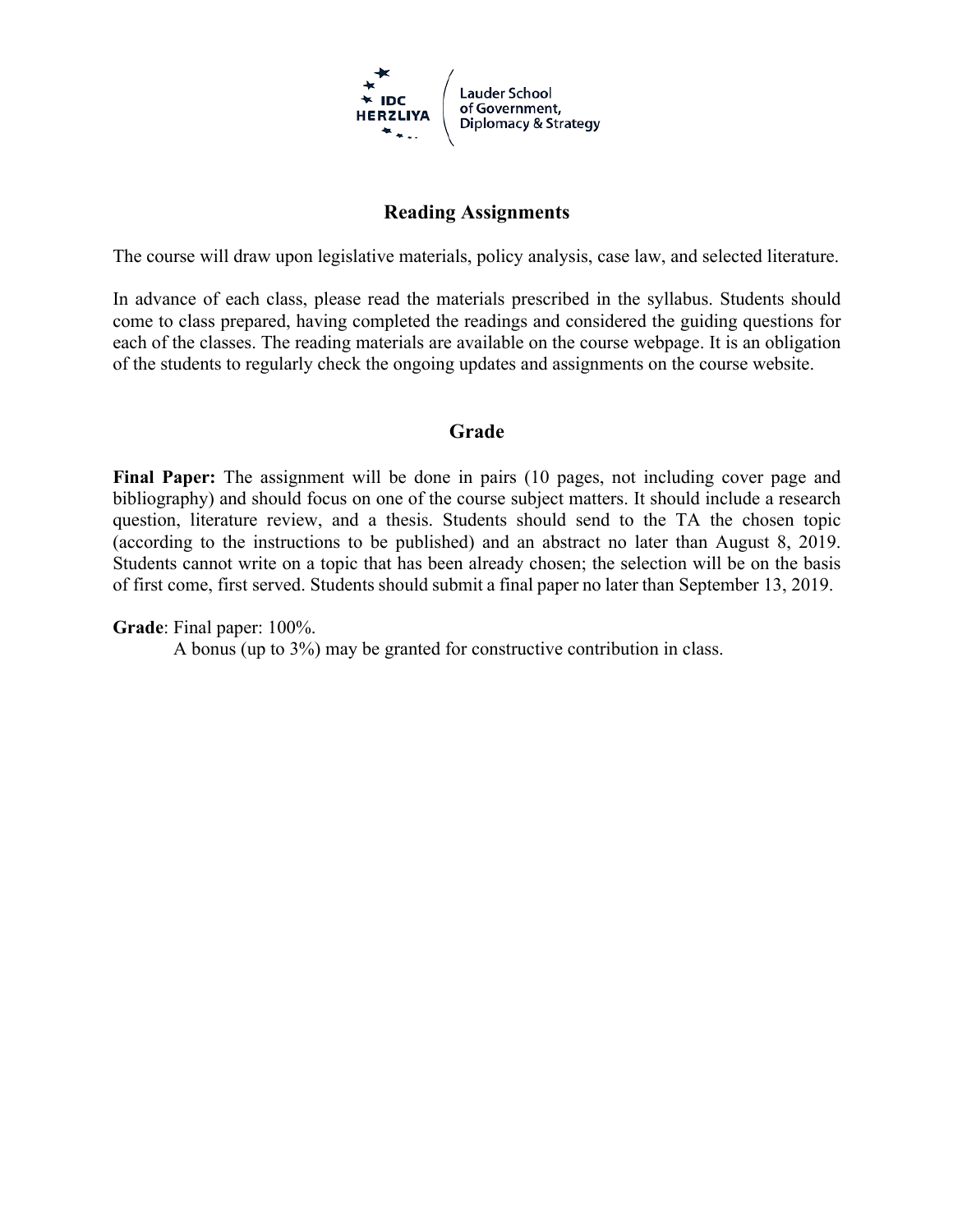

# SECTION I: THE HUMAN RIGHTS REVOLUTION

#### CLASS 1: **Evolution**

- 1. Charles R. Beitz, *The Idea of Human Rights*, Oxford University Press, 2011, 14-47.
- 2. James Nickel, *Making Sense of Human Rights*, New Jersey: John Wiley and Sons Ltd., 2006, 7-21.
- 3. Rowan Cruft, S. Matthew Liao, and Massimo Renzo (eds.), *Philosophical Foundations of Human Rights*, 2015, Oxford: Oxford University Press (Part I, excerpts).

## CLASS 2: **Theory**

- 1. H.L.A Hart, "Are There Any Natural Rights?" *Philosophical Review* 64(2) (1955): 175-191.
- 2. Thomas M. Franck, "Are Human Rights Universal?" *Foreign Affairs* 80(1) (2001): 191-204.
- 3. Allen Buchanan and Gopal Sreenivasan, "Taking International Legality Seriously: A Methodology for Human Rights", in *Human Rights: Moral or Political?* Adam Etinson (ed.). Oxford: Oxford University Press, 2018, 221-229.

#### CLASS 3: **Legalization**

- 1. William L.F. Felstiner, Richard L. Abel, and Austin Sarat, "The Emergence and Transformation of Disputes: Naming, Blaming, Claiming", *Law & Society Review* 15(3/4) (1980-1981): 631-654.
- 2. Doron Teichman and Eyal Zamir, "Behavioral Analysis of International Law: On Lawmaking and Nudging" (2018). *Hebrew University of Jerusalem Legal Research Paper* No. 18-8.
- 3. Upendra Baxi, *The Future of Human Rights*, New York: Oxford University Press, 2008, Ch. 4.

#### CLASS 4: **Internationalization**

- 1. Hannah Arendt, *The Origins of Totalitarianism*, Harcourt, Brace, Jovanovich, 1973, Ch. 9.
- 2. Paul G. Lauren, *The Evolution of International Human Rights*, Philadelphia: University of Pennsylvania Press, 2nd ed., 2003, 199-232.
- 3. David P. Forsythe, *Human Rights in International Relations*, Cambridge: Cambridge University Press, 2012, 3-24.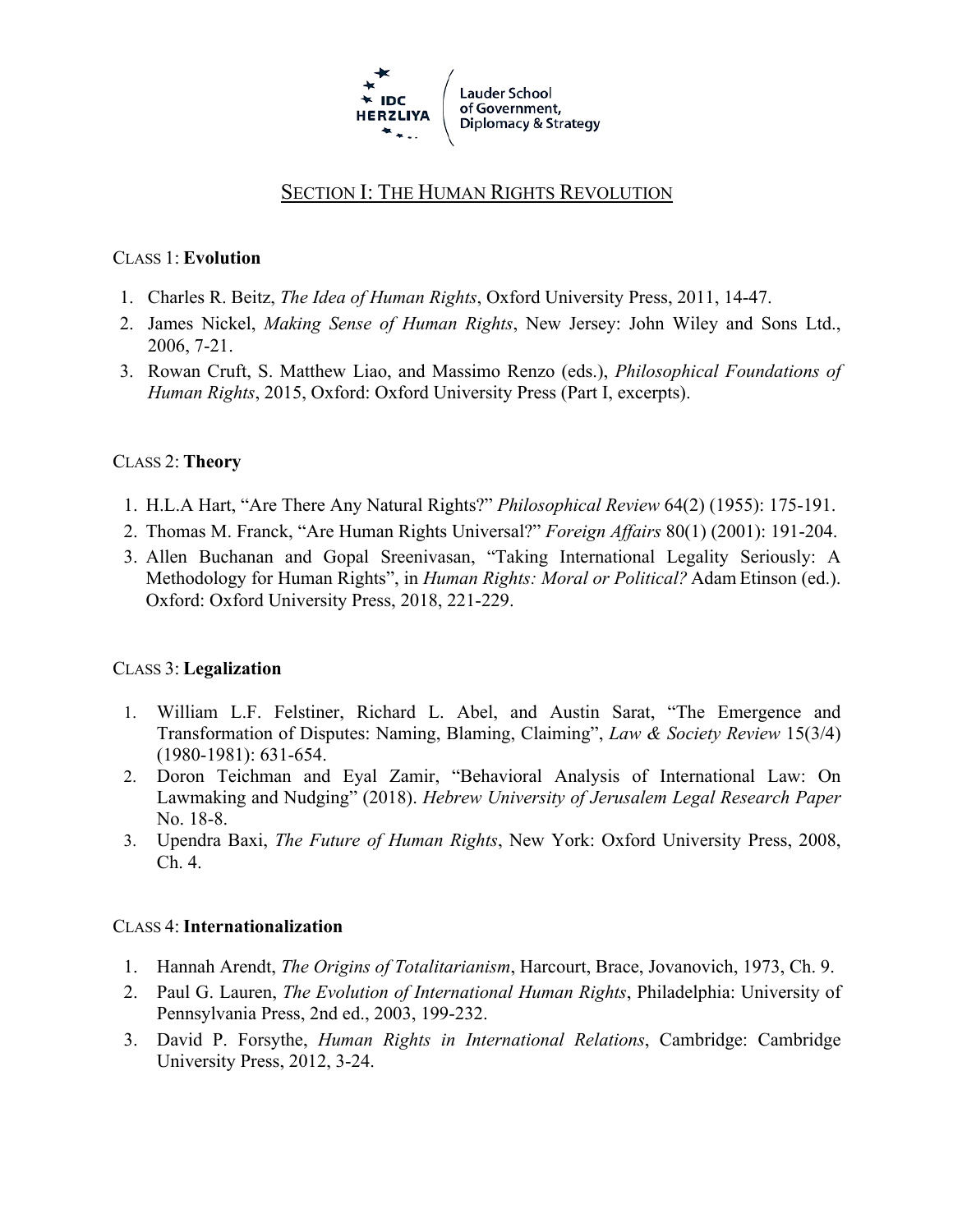

# SECTION II: CONTEMPORARY WESTERN DILEMMAS

#### CLASS 5: **Global Migration Governance**

- 1. Susan F. Martin, "International Migration and Global Governance", *Global Summitry* 1(1) (2015): 64–83.
- 2. Michael W. Doyle, "The Model International Mobility Convention", *Columbia Journal of Transnational Law* 56 (2018): 219-233.
- 3. "Special Issue: The 2018 Global Compacts on Refugees and Migration" *International Journal of Refugee Law* 30(4) (2018) (excerpts).

#### CLASS 6: **Minority Rights and Majority Rights**

- 1. Will Kymlicka, "The Internationalization of Minority Rights", *International Journal of Constitutional Law* 6(1) (2008): 1–32.
- 2. Avishai Margalit and Moshe Halbertal, "Liberalism and the Right to Culture", *Social Research* 71(3) (2004): 529–548.
- 3. Liav Orgad, *The Cultural Defense of Nations: A Liberal Theory of Majority Rights*, Oxford: Oxford University Press, 2015, 181-201.

#### CLASS 7: **State Neutrality and Religious Identity**

- 1. Christian Joppke, "A Christian Identity for the Liberal State?" *British Journal of Sociology*  64(4) (2013): 597-616.
- 2. Graham Long, *Relativism and the Foundations of Liberalism*, Exeter, UK and Charlottesville, USA: Imprint Academic, 2004, 195-217.
- 3. *Lautsi v. Italy* Application 30814/06 (E.Ct.H.R., March 18, 2011).

#### CLASS 8: **Individual Responsibility and Corporate Social Citizenship**

- 1. Anne Peters, *Beyond Human Rights: The Legal Status of the Individual in International Law*. Cambridge: Cambridge University Press, 2016, Ch. 4-5, 16 (excerpts).
- 2. Samuel Scheffler, "Individual Responsibility in a Global Age", *Social Philosophy and Policy* 12 (1) (1995): 219-236.
- 3. Archie B. Carroll, "The Four Faces of Corporate Citizenship", *Business and Society Review* 100/101 (2003): 1-7.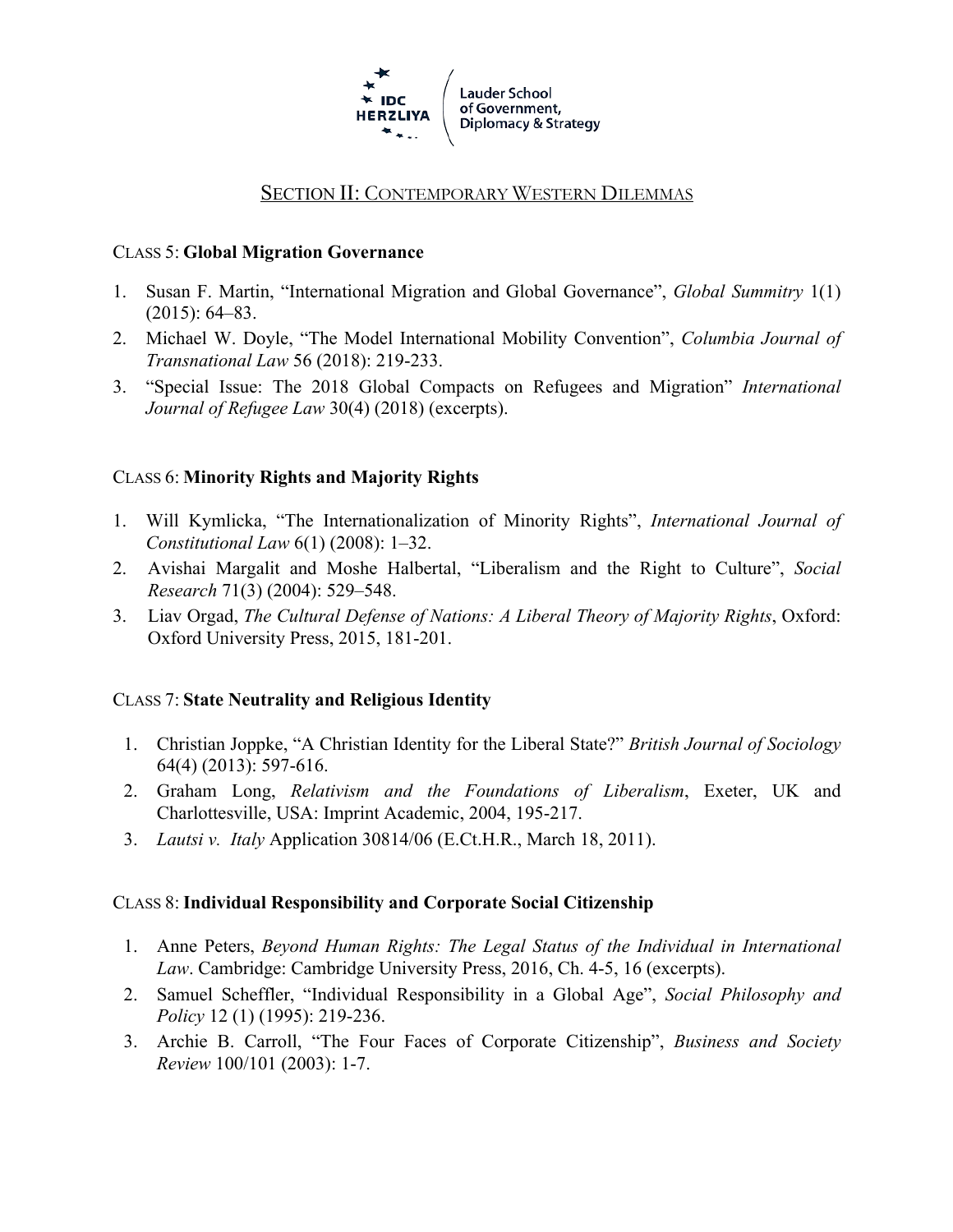

#### CLASS 9: **A Right to Democracy**

- 1. Thomas Christiano, "An Instrumental Argument for a Human Right to Democracy", *Philosophy & Public Affairs* 39(2) (2011): 142-176.
- 2. Jason Brennan, *Against Democracy*, Princeton: Princeton University Press, 2016 (excerpts).
- 3. Thomas M. Franck, "The Emerging Right to Democratic Governance", *American Journal of International Law* 86 (1) (1992): 46-91.

## CLASS 10: **Populist Challenges to Human Rights**

- 1. Philip Alston, "Populist Challenges to Human Rights", *Journal of Human Rights Practice* 9(1) (2017): 1-15.
- 2. Paul Blokker, "Populism as a Constitutional Project", *International Journal of Constitutional Law* 17(2) (2019): 536-553.
- 3. Jan-Werner Müller, "False Flags: The Myth of the Nationalist Resurgence", *Foreign Affairs*, March/April 2019.

## CLASS 11: **Racial Profiling and Predictive Policing**

- 1. Badi Hasisi, Yoram Margalioth, and Liav Orgad, "Ethnic Profiling in Airport Screening: Lessons from Israel, 1968–2010", *American Law and Economics Review* 14(2) (2012): 517- 560.
- 2. Mathias Risse and Richard Zeckhauser, "Racial Profiling", *Philosophy and Public Affairs* 32(2) (2004): 131-170.
- 3. Frederick Schauer, *Profiles, Probabilities, and Stereotypes*, Cambridge: Harvard University Press, 2006, 1-26.

## CLASS 12: **The "Trolley dilemma" and Human Dignity**

- 1. David Sussman, "What's Wrong with Torture?" *Philosophy and Public Affairs* 33(1) (2005): 1-33.
- 1. Alex J. Bellamy, "No Pain, No Gain? Torture and Ethics in the War on Terror", *International Affairs* 82 (1) (2006): 121-148.
- 2. German Constitutional Court, "Authorization to Shoot down Aircraft in the Aviation Security Act Void" (Feb. 15, 2006, excerpts).

## CLASS 13: **Freedom of Speech in the Age of Social Media (Guest Lecture)**

Reading materials TBD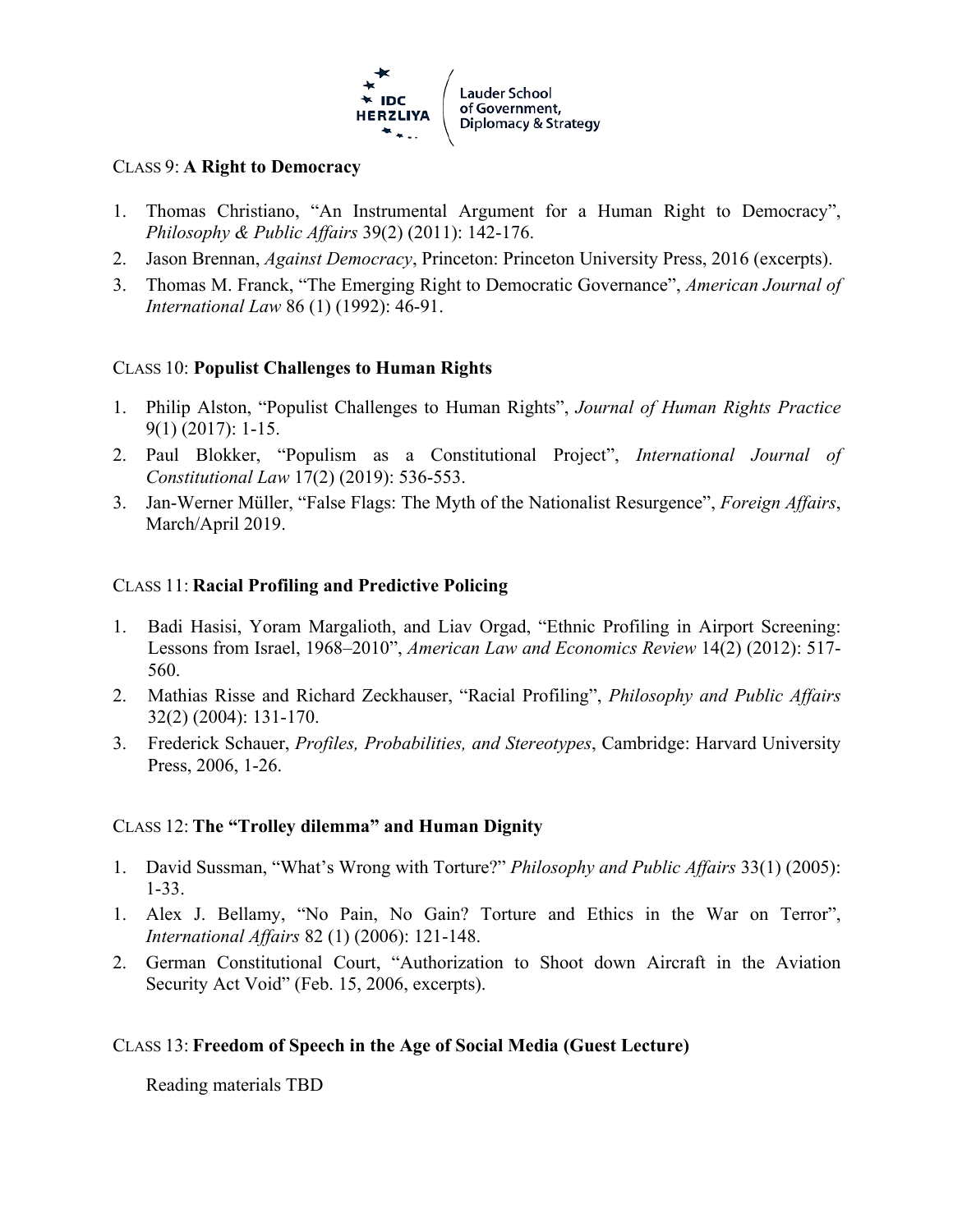

#### CLASS 14: **#MeToo and Human Rights**

- 1. Catharine A. MacKinnon, "Where #MeToo Came From, and Where It's Going", *The Atlantic*, March 24, 2019.
- 2. Holly Baxter, "#MeToo Has Made us Better People, Hasn't It?" *The Independent*, December 29, 2018.
- 3. Caroline Bettinger-Lopez and Rebecca Hughes, "Codifying #MeToo Into International Law", *Council on Foreign Relations*, January 24, 2019.

## CLASS 15: **LGBT Rights (Guest Lecture)**

Reading materials TBD

#### CLASS 16: **Global Inequality**

- 1. Branko Milanovic, *Global Inequality: A New Approach for the Age of Globalization*, Cambridge: Harvard University Press, 2016, 10-45.
- 2. David Goodhart, *The Road to Somewhere: The Populist Revolt and the Future of Politics*, Hurst, 2017, 81-116.
- 3. "Universal Basic Incomes: Sighing for Paradise to Come", *The Economist*, June 4, 2016.

## CLASS 17: **The Politics of Human Rights**

- 1. Michael Ignatieff, "Human Rights as Politics," in *Human Rights as Politics and Idolatry*, Amy Gutmann (ed.). Princeton: Princeton University Press, 2001, 3-52.
- 2. Moshe Halbertal, "The Goldstone Illusion", *The New Republic*, November 6, 2009.
- 3. David W. Kennedy, "The International Human Rights Regime: Still Part of the Problem?" In *Examining Critical Perspectives on Human Rights*, Rob Dickinson, Elena Katselli, Colin Murray, and Ole W. Pedersen (eds.). Cambridge: Cambridge University Press, 2012, 19-34.

## CLASS 18: **Protecting Human Rights by Class Actions**

- 1. Maureen Carroll, "Aggregation for Me, But Not for Thee: The Rise of Common Claims in Non-Class Litigation", *Cardozo Law Review* 36(6) (2015): 2017-2083.
- 2. Barak Atiram, "From Brown to Rule 23: The Rise and Fall of The Social Reform Class Action", *Review of Litigation* 37(1) (2018): 47-87.
- 3. Yair Ettinger, "Supreme Court Censures Haredi Radio Station Over Women-free Broadcasts", *Haaretz*, December 11, 2015.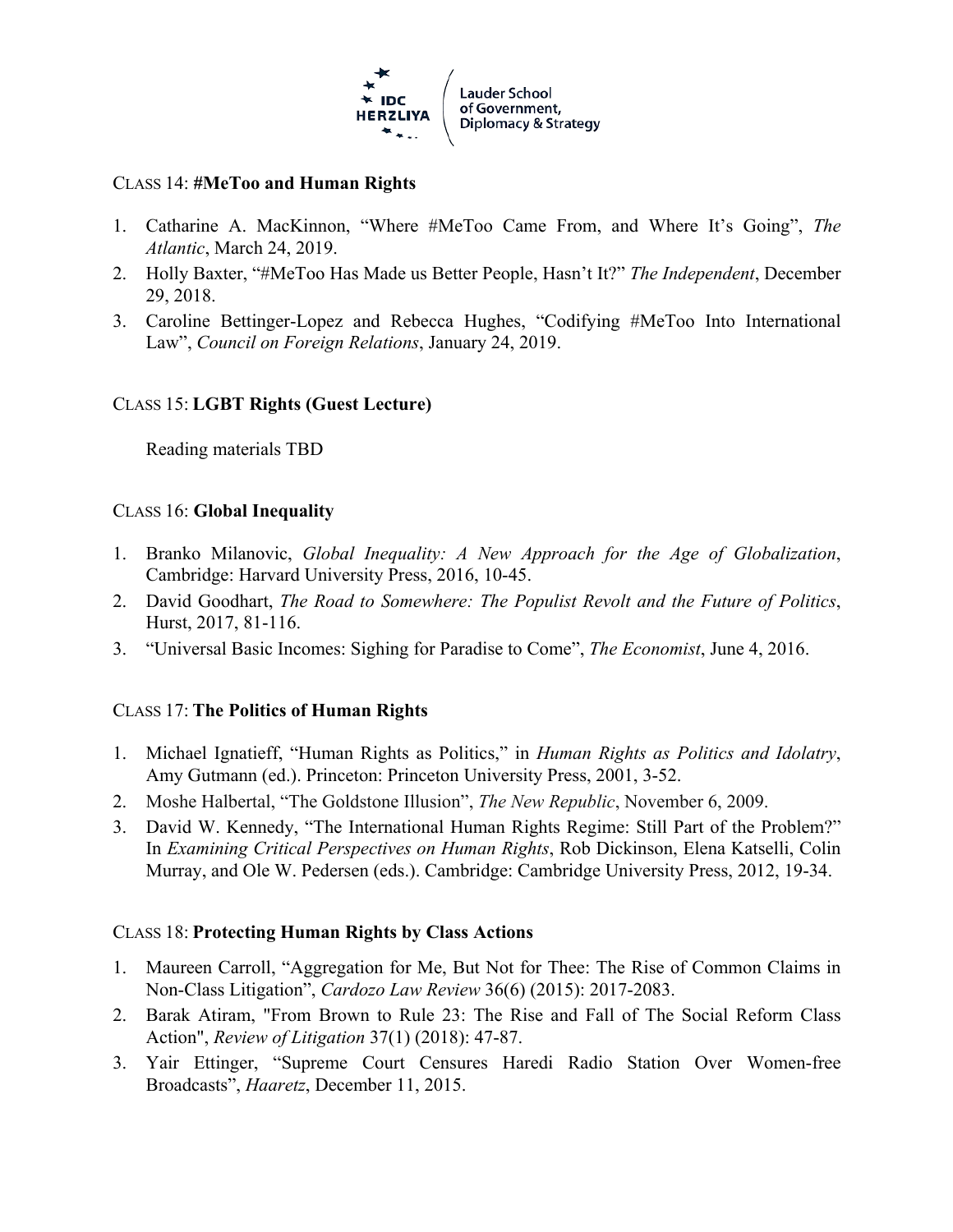

# CLASS 19: **Workplace Automation, Robots, and Labor Rights (Guest Lecture)**

Reading materials TBD

# SECTION III: THE FUTURE OF HUMAN RIGHTS

## CLASS 20: **Environmental Rights (Guest Lecture)**

Reading materials TBD

#### CLASS 21: **Animal Rights**

- 1. Will Kymlicka and Sue Donaldson, "Animals and the Frontiers of Citizenship", *Oxford Journal of Legal Studies* 34(2) (2014): 201–219.
- 2. Yuval Noah Harari, "Industrial Farming is One of the Worst Crimes in History", *The Guardian*, September 25, 2015.
- 3. Appeal 9232/01, *"Noah", the Israeli Federation of Animal Protection Organizations v. The Attorney General* (2003) (excerpts).

## CLASS 22: **Human Rights and The Fourth Industrial Revolution**

- 1. Christopher Gyngell, Thomas Douglas, and Julian Savulescu, "The Ethics of Germline Gene Editing", *Journal of Applied Philosophy* 34(4) (2017): 498-513.
- 2. David J. Gunkel, "The Other Question: Can and Should Robots Have Rights?", *Ethics and Information Technology* 20(2) (2017): 87–99.
- 3. Klaus Schwab, *The Fourth Industrial Revolution* (2017): 6-13.

## CLASS 23: **Human Ratings and Social Credits**

- 1. Daithi Mac Sithigh and Mathias Siems, "The Chinese Social Credit System: A Model for Other Countries?" *Modern Law Review* (forthcoming).
- 2. Yu-Jie Chen, Ching-Fu Lin, and Han-Wei Liu, "'Rule of Trust': The Power and Perils of China's Social Credit Megaproject", *Columbia Journal of Asian Law* 32(1) (2018): 1-36.
- 3. Beth Simone Noveck, "More Than A Coin: The Rise of Civic Cryptocurrency", *Forbes*, March 27, 2018.